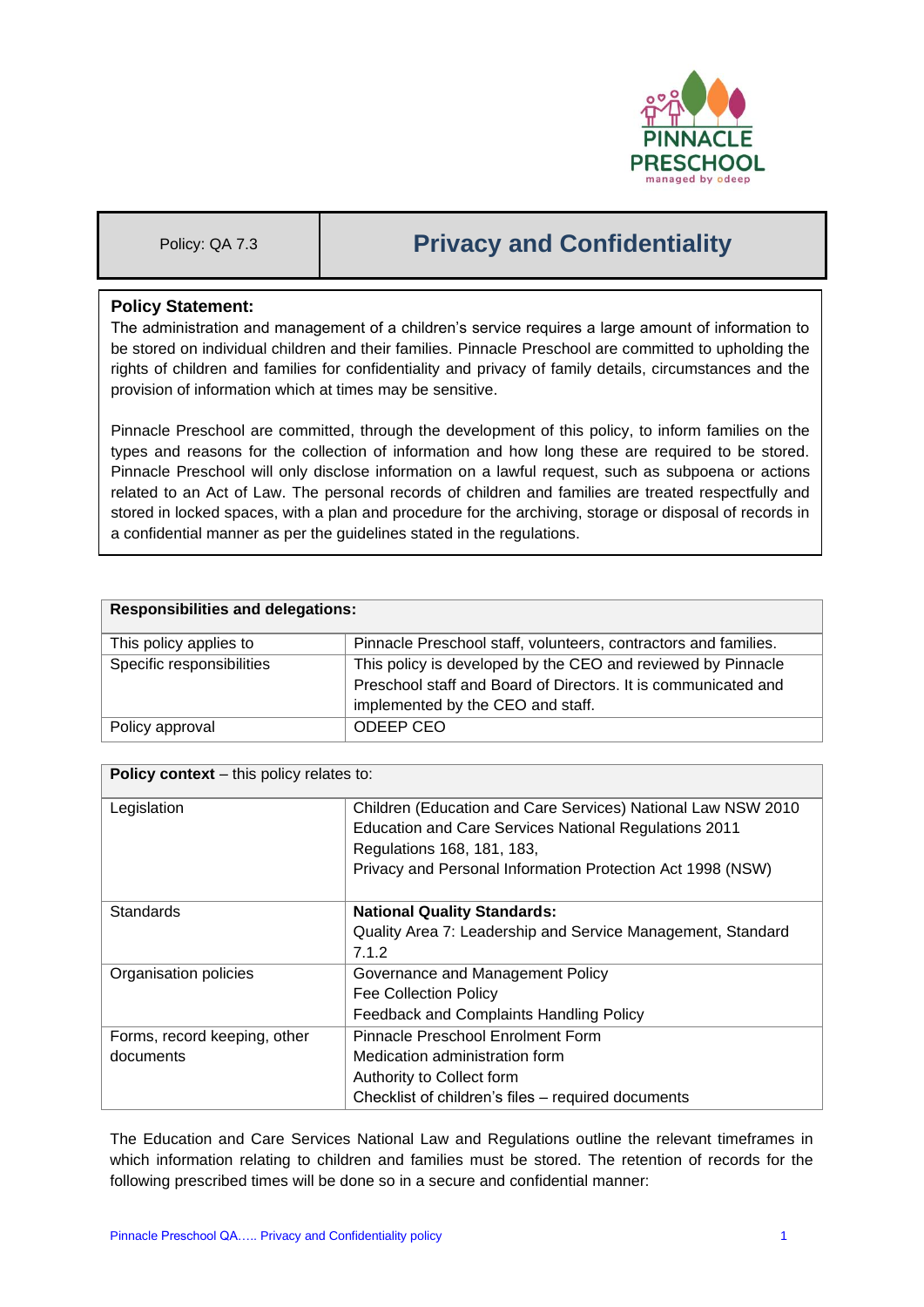

- Records relating to incident, illness, injury or trauma suffered by a child whilst being educated and cared for, must be stored until the child is 25 years of age.
- Records relating to the death of a child whilst being educated and cared for until the end of 7 years after the death.
- Any other records relating to the child enrolled at the education and care service, until 3 years after the last date on which the child was educated and cared for.

## **Procedures:**

#### **Pinnacle Preschool management:**

- Will ensure that information kept in children's records in not divulged or communicated, directly or indirectly, to another person, other than to the extent needed to seek urgent medical attention, to the parent of the child whom the information relates to with written consent, to the regulatory authority as requested or as expressly authorised under an act of law.
- Will ensure that children's records are stored in a safe and secure place for the relevant periods of retention.
- Will inform families, in this policy and the enrolment form, of their right to access their personal information, have this corrected as needed, make a complaint about their access to or storage of personal information.
- Will ensure families are informed on enrolment how any images or photographs of their children will be used and seek authorisation for the use.
- Will ensure that information collected on children and families is only used in the manner in which it was intended to be used.
- Will regularly monitor children and family files to ensure they are up to date and contain necessary information and authorisations.
- Will ensure that private spaces are available for families and staff to meet in to discuss confidential matters relating to families and children.
- Will seek further advice where needed relating to the release of private or confidential information relating to custody issues, out of home care organisations, foster carers, or grandparents.

#### **Pinnacle Preschool staff:**

- Will have access to the Privacy Policy and have the opportunity to review it and discuss with management as needed, to understand their responsibilities and the rights of families to privacy and confidentiality.
- Will ensure that any records, forms or documentation that include family information of a private nature are locked away and stored in a confidential manner.
- Will liaise with ODEEP management when a request is made to share confidential information relating to families.
- Will uphold a family's rights to privacy by not discussing children or families with external parties without permission, except in relation to child protection concerns or under an act of law.
- Will understand their rights to privacy and have those rights upheld by ODEEP management by not publishing, sharing or discussing any personal information relating to preschool staff members.
- Will encourage families to make a time to meet to discuss personal, private or confidential matters so these can be conducted in a private space and confidential manner.